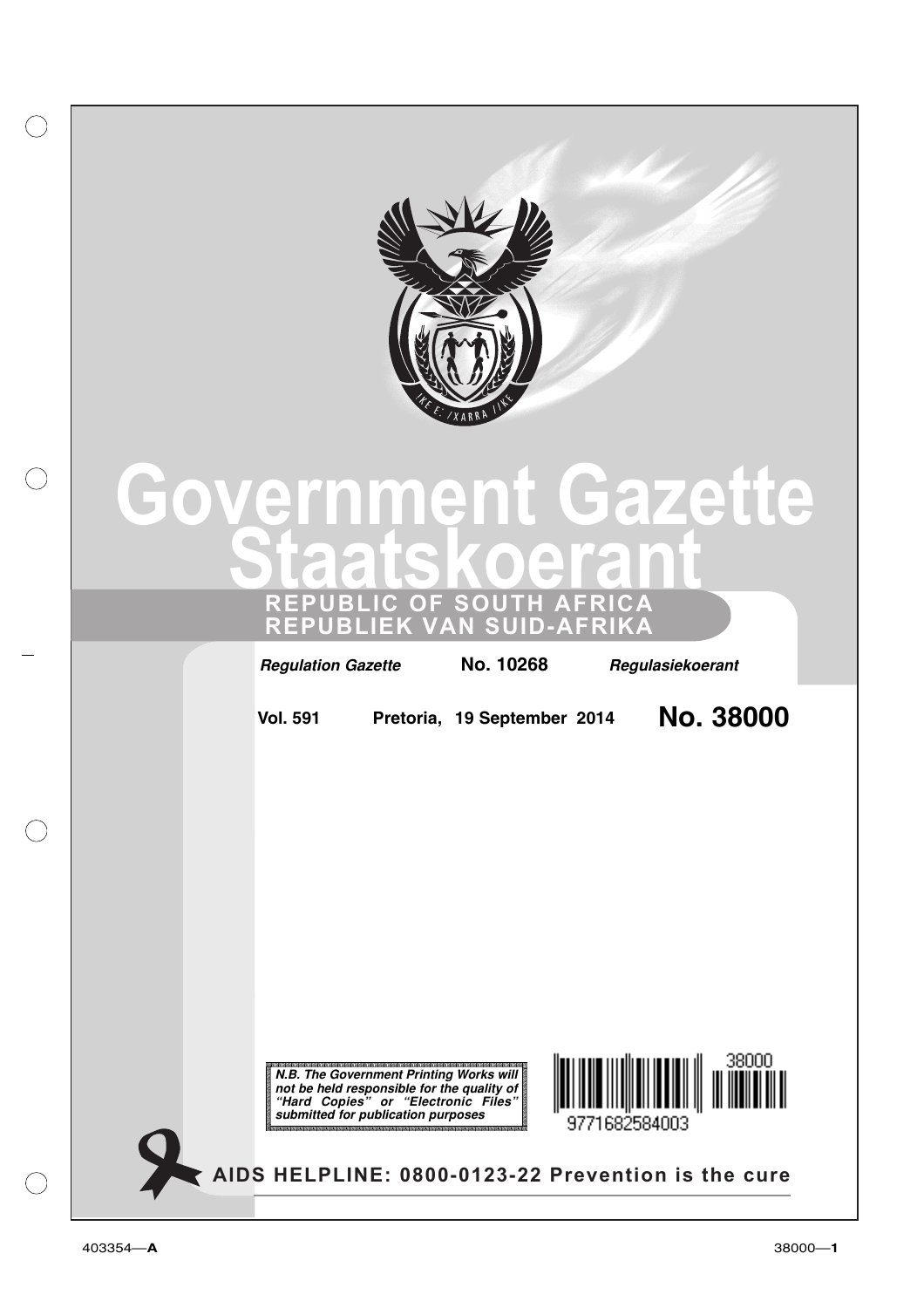### **IMPORTANT NOTICE**

**The Government Printing Works will not be held responsible for faxed documents not received due to errors on the fax machine or faxes received which are unclear or incomplete. Please be advised that an "OK" slip, received from a fax machine, will not be accepted as proof that documents were received by the GPW for printing. If documents are faxed to the GPW it will be the sender's responsibility to phone and confirm that the documents were received in good order.**

**Furthermore the Government Printing Works will also not be held responsible for cancellations and amendments which have not been done on original documents received from clients.**

|                          | <b>CONTENTS</b>                                                                 |             |                |                             | <b>INHOUD</b>                                                                          |               |                |
|--------------------------|---------------------------------------------------------------------------------|-------------|----------------|-----------------------------|----------------------------------------------------------------------------------------|---------------|----------------|
| No.                      |                                                                                 | Page<br>No. | Gazette<br>No. | No.                         |                                                                                        | Bladsy<br>No. | Koerant<br>No. |
|                          | <b>GOVERNMENT NOTICE</b>                                                        |             |                |                             | <b>GOEWERMENTSKENNISGEWING</b>                                                         |               |                |
| Health, Department of    |                                                                                 |             |                | Gesondheid, Departement van |                                                                                        |               |                |
| <b>Government Notice</b> |                                                                                 |             |                | Goewermentskennisgewing     |                                                                                        |               |                |
| R. 719                   | National Health Act (61/2003): Regu-<br>lations relating to research with human | 4           | 38000          |                             | R. 719 National Health Act (61/2003): Regu-<br>lations relating to research with human |               | 38000          |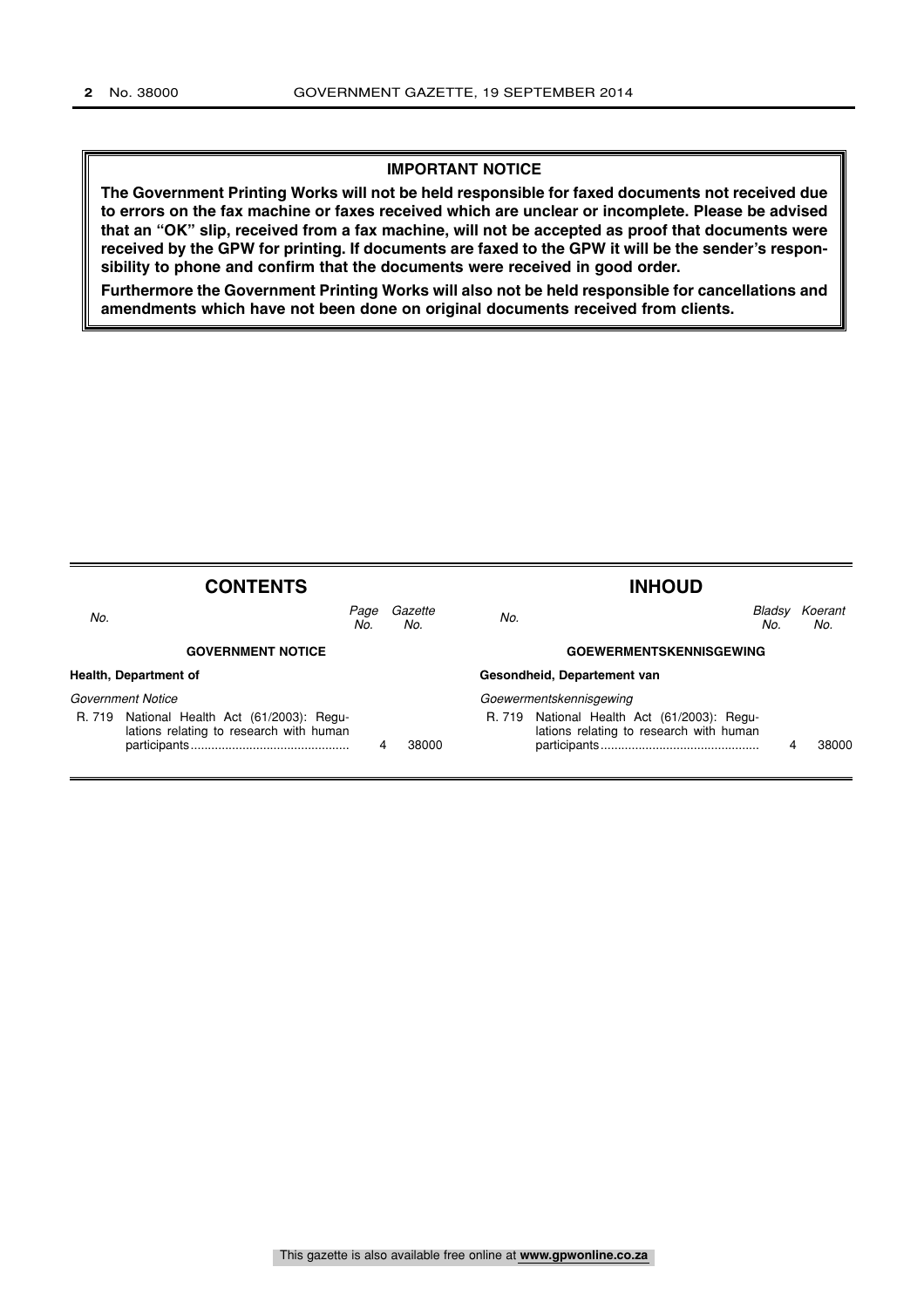

**Laat kennisgewings sal in die daaropvolgende uitgawe geplaas word. Indien 'n laat kennisgewing wel, onder spesiale omstandighede, aanvaar word, sal 'n dubbeltarief gehef word**

**Wanneer 'n APARTE Staatskoerant verlang word moet die kopie drie kalenderweke voor publikasie ingedien word**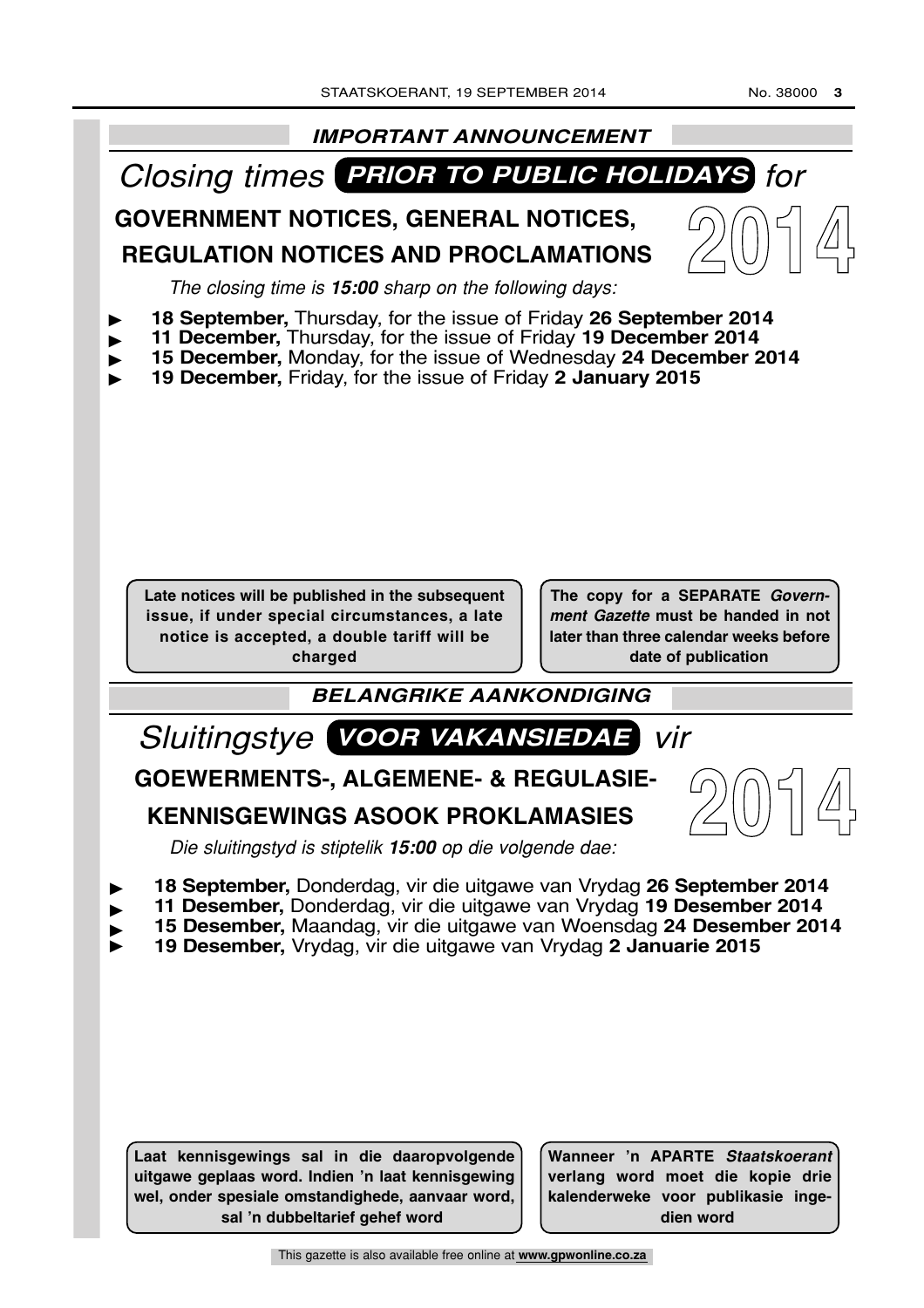# GOVERNMENT NOTICE GOEWERMENTSKENNISGEWING

# **DEPARTMENT OF HEALTH DEPARTEMENT VAN GESONDHEID**

**No. R. 719 19 September 2014**

# NATIONAL HEALTH ACT, 2003 (ACT NO. 61 OF 2003) REGULATIONS RELATING TO RESEARCH WITH HUMAN PARTICIPANTS

The Minister of Health has, in terms of Section 71 read with Section 90(1) of the National Health Act, 2003 (Act No. 61 of 2003) made the Regulations in the schedule.

# SCHEDULE

# Definitions

1. In these regulations "the Act" means the National Health Act (Act No. 61 of 2003), and any word or expression to which a meaning has been assigned in the Act, shall bear that meaning, unless the context indicates otherwise-

"best interests" means significant decisions affecting a minor's life should aim to promote, amongst others, the minor's physical, mental, moral, emotional and social welfare;

"condition" means physical and psycho-social characteristics understood to affect health;

"Council" means the National Health Research Ethics Council established under Section 72 of the Act;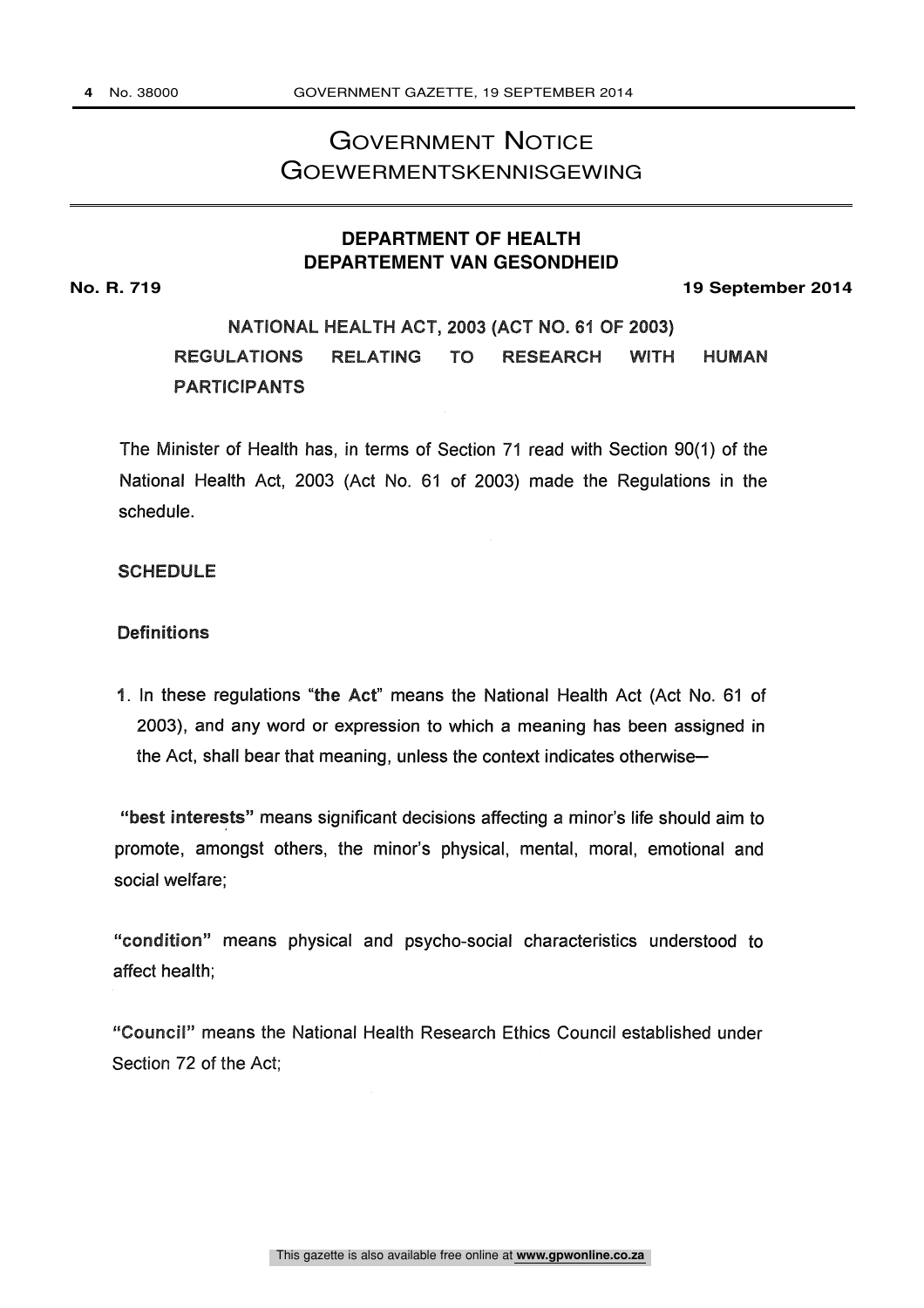"health research ethics committee" means any committee registered in terms of Section 73 of the Act;

"human participant" means a living person about whom a researcher obtains data or specimens or identifiable private information through intervention or interaction with that person;

"Medicines Control Council" means the Medicines Control Council established in terms of Section 2 of the Medicines and Related Substances Act, 1965 (Act No. 101 of 1965) or its successor in title;

"minimal risk" means the probability and magnitude of harm or discomfort anticipated in the research is not greater than that ordinarily encountered in daily life in a stable society or in routine medical, dental, educational or psychological tests or examinations;

"non-therapeutic research" means research that does not hold out the prospect of direct benefit to the participant but holds out the prospect of generalizable knowledge;

"significant risk" means substantial risk of serious harm;

"therapeutic research" means research that holds out the prospect of direct benefit to the participant;

"vulnerable persons" means those persons at increased risk of research-related harm, or who are limited in their freedom to make choices, or relatively incapable of protecting their own interests.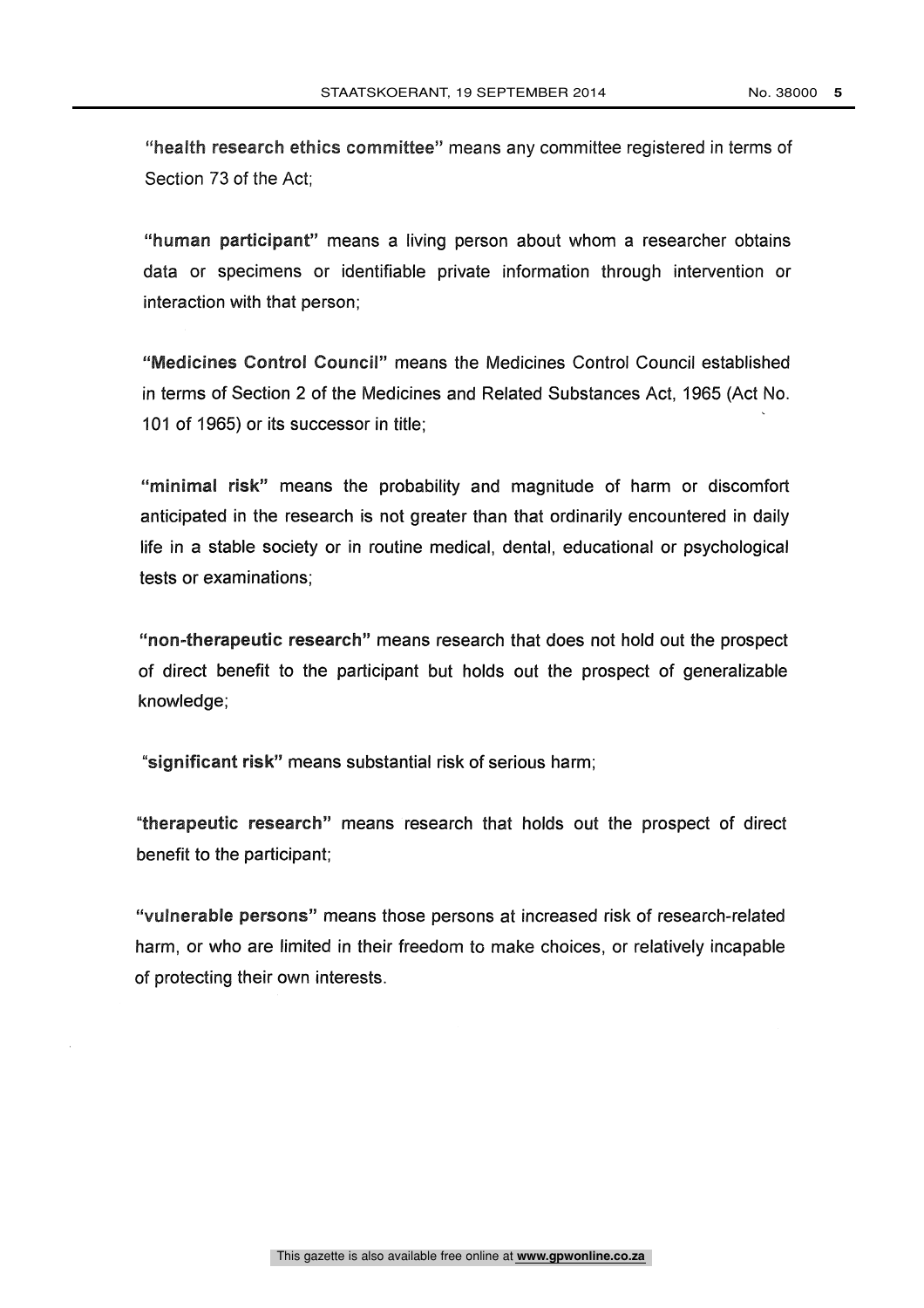### Principles guiding research with human participants

- 2. Health research that involves human participants must-
	- (a) comply with the Department of Health national ethical guidelines for research with human participants at a minimum;
	- (b) be responsive to health needs or priorities of the population, participating community or proposed participants;
	- (c) have a valid scientific methodology and be likely to provide answers for the specific research questions that are posed;
	- (d) include a favourable risk-benefit analysis;
	- (e) ensure that the recruitment and selection process is just and fair;
	- (f ) be undertaken with appropriate consent processes;
	- (g) undergo independent review by a registered health research ethics committee;
	- (h) respect participants' rights, including but not limited to rights to dignity, privacy, bodily integrity and equality;
	- (i) make provision for compensation for research-related injury, for more than minimal risk research; and
	- (j) be managed by a lead researcher, or person with similar standing or title, with suitable experience and qualifications.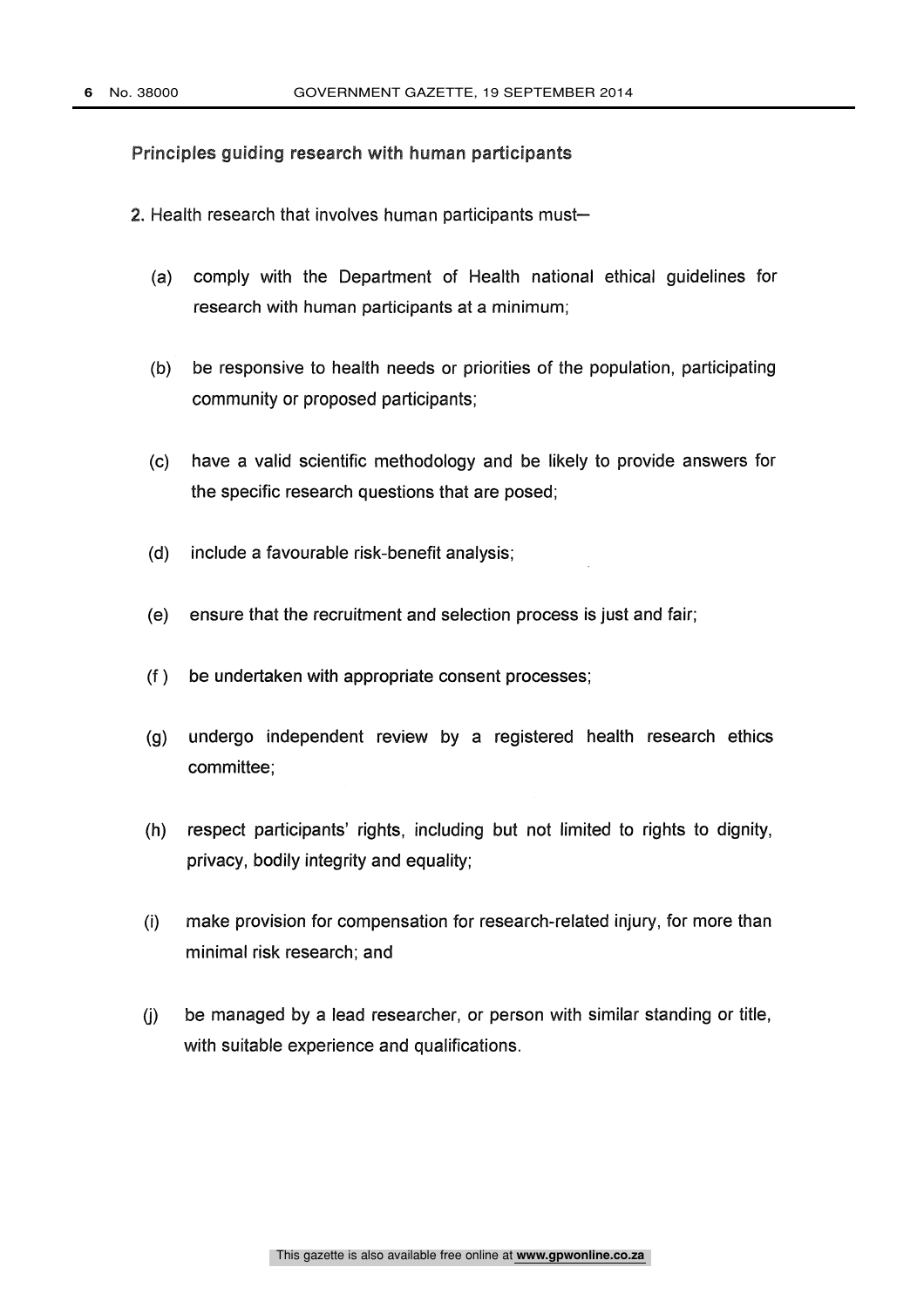# Obligations of researchers who conduct research with human participants

- 3. A researcher who conducts health research involving human participants must-
	- (a) submit the research proposal for ethics review and approval to a registered health research ethics committee and, where applicable, to the Medicines Control Council or any other body required by law, before commencing with the research;
	- (b) consult with representatives from the participating community or other relevant research stakeholders, where appropriate;
	- (c) consult with and notify the affected institutional or governmental authorities where necessary;
	- (d) assess the ongoing welfare of participants and take appropriate steps in the event that participants experience harms;
	- (e) disseminate research results, whether negative or positive, to research stakeholders, in a timely and competent manner including to participants and participating communities as far as possible; and
	- (f) register the research in the South African National Clinical Trials Register, if classified as a clinical trial.

# Research with human participants who are vulnerable

- 4. Research with vulnerable persons must  $-$ 
	- (a) involve vulnerable persons only when non-vulnerable persons are not appropriate for inclusion;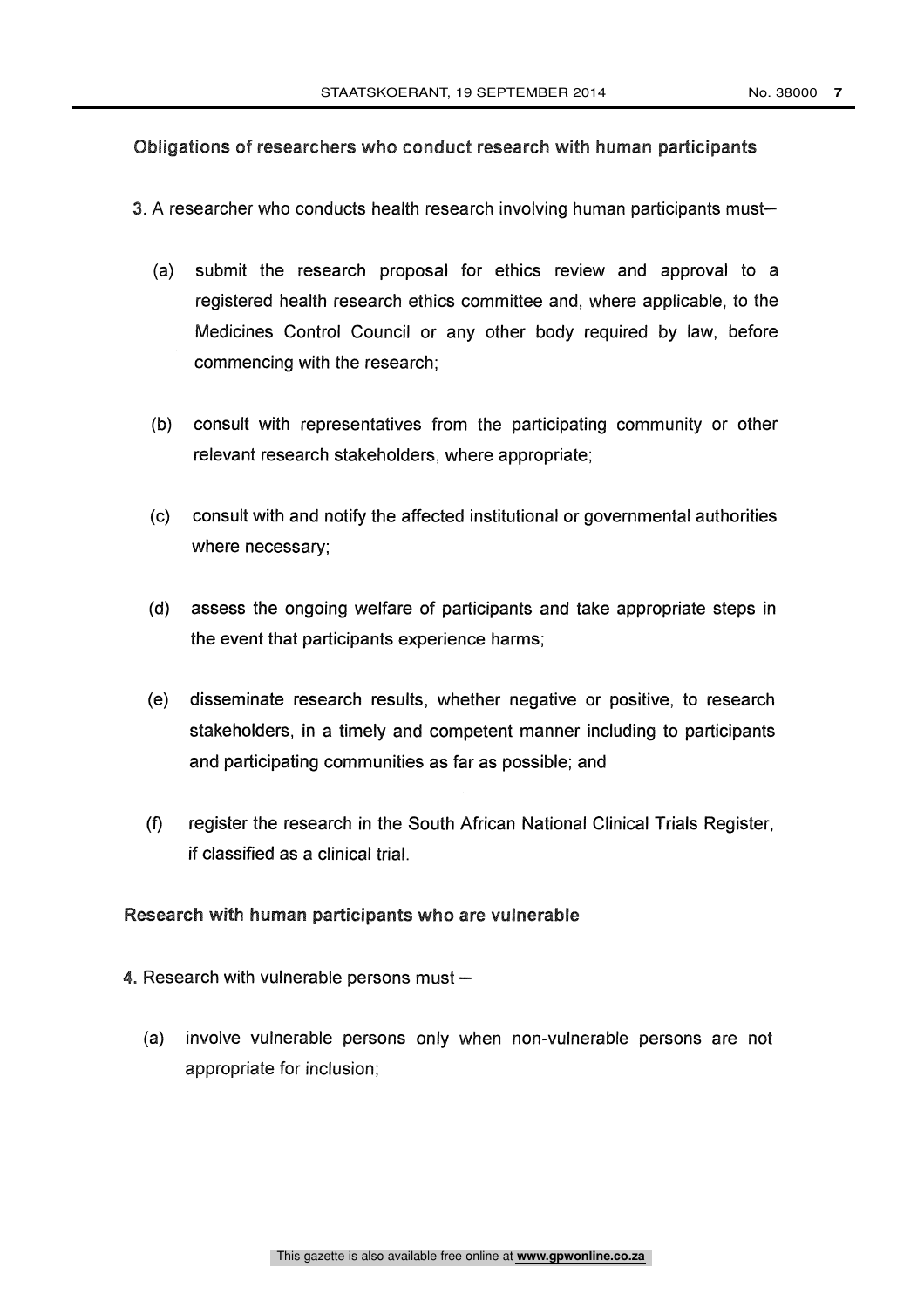- (b) not systematically avoid inclusion of vulnerable participants because to do so is unfairly discriminatory and vulnerable persons are potential beneficiaries of relevant research;
- (c) be responsive to the health needs and the priorities of vulnerable persons; and
- (d) receive special attention in ethical review to ensure that research-related risks are assessed and minimized and that appropriate consent procedures are followed.
- 4.1 Research with minors should only take place when -
	- (a) adults are not appropriate participants for the research;
	- (b) the research poses no more than a minimal risk to the minor; or
	- (c) the research poses more than a minimal risk, but holds out the prospect of direct benefit to the minor; or
	- (d) the research poses a minor increase over minimal risk, and holds out no prospect of direct benefit to the minor, but is anticipated to yield generalizable knowledge about the condition under study.
- 4.2 Research with adults with decision-making incapacity is appropriate when -
	- (a) the research cannot be conducted with adults who have decision-making capacity;
	- (b) the research poses no more than a minimal risk; or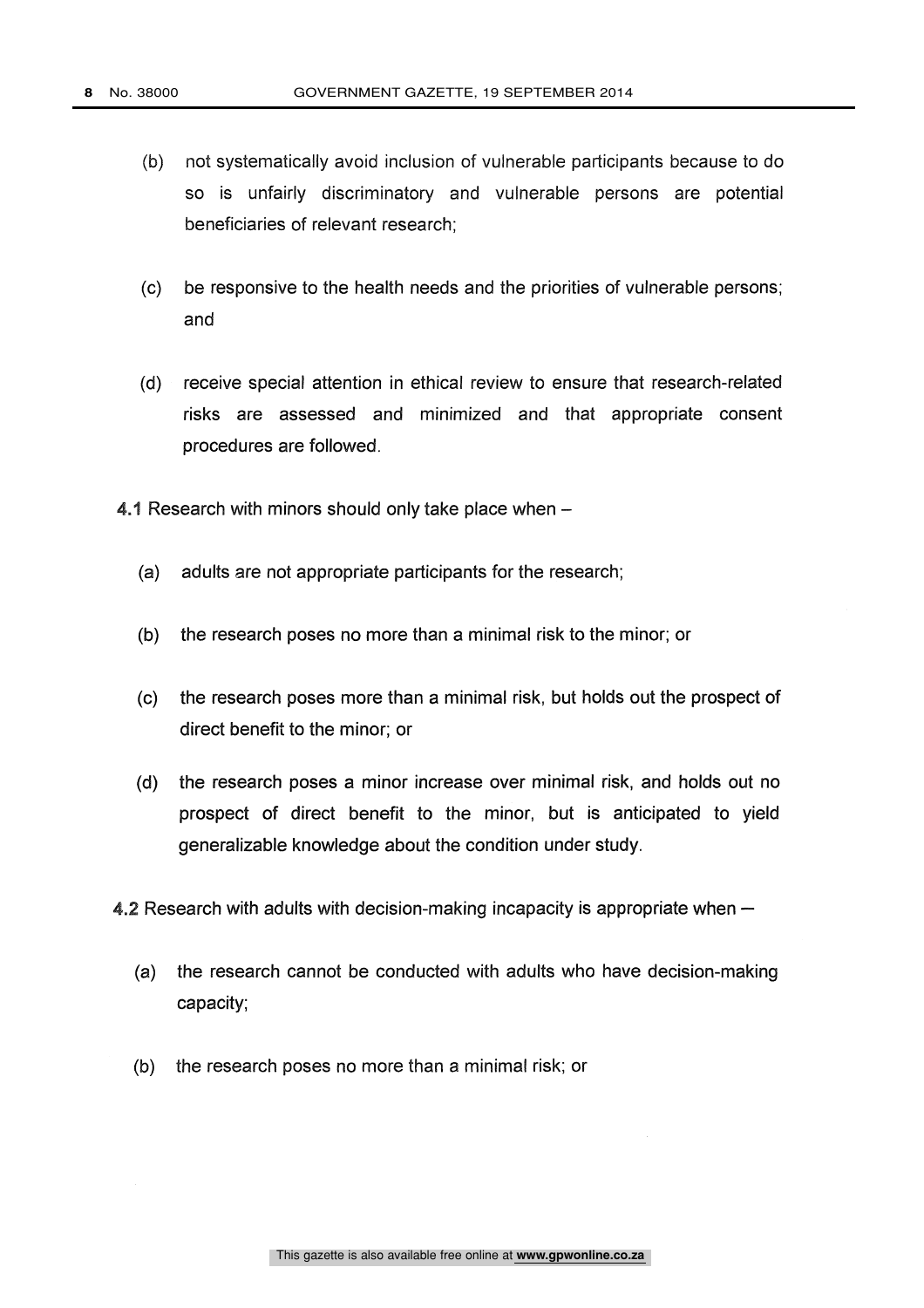- (c) the research poses more than a minimal risk, but holds out the prospect of direct benefit to the participant; or
- (d) the research poses a minor increase over minimal risk, and holds out no prospect of direct benefit but is anticipated to yield generalizable knowledge about the condition under study.
- 4.3 Research with prisoners is appropriate when  $-$ 
	- (a) the risk of harm posed by the research is commensurate with risks that would be accepted by non-prisoner volunteers;
	- (b) the rights of prisoners, including but not limited to the rights to dignity, privacy, bodily integrity and equality, will be protected; and
	- (c) the procedures and guidelines issued by the Department of Correctional Services will be followed.
- 4.4 Research with persons in dependent or hierarchical relationships
	- (a) includes but is not limited to research with users and their health-care workers; persons with life-threatening diseases and their care-givers, wards of the state and their guardians or care-givers, employees and their employers, prisoners and the relevant prison authorities and members of the national defence force and their superiors; and
	- (b) is appropriate when research-related risks of harm are minimized, and appropriate consent procedures have been followed.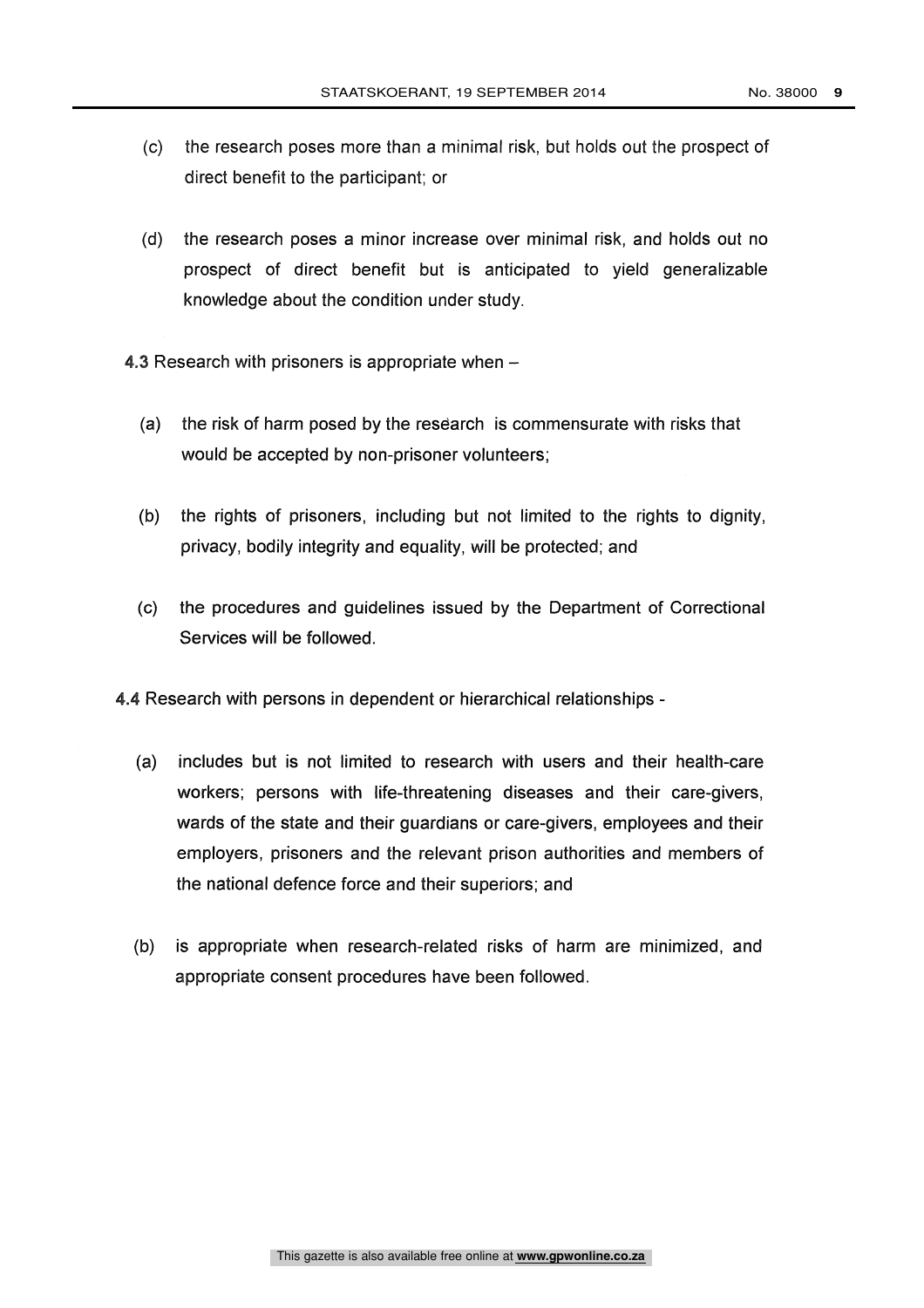## Informed Consent for research with human participants

- 5. Human participants, or their legally authorised representatives, must be informed of  $-$ 
	- (a) the purpose of the research;
	- (b) the methods and procedures, including possible randomisation;
	- (c) alternatives to participation in the research;
	- (d) the potential harms and risks of harm posed by the research;
	- (e) the expected benefits of the research;
	- (f) the freedom to choose to participate or not, or to withdraw from the research without penalty or reason;
	- (g) the extent to which confidentiality and privacy will be maintained;
	- (h) details of the contact person in the event of a query or research-related injury;
	- (i) reimbursement and/or incentives given for participation;
	- (j) information about the sponsor;
	- (k) any potential conflict of interests;
	- (I) information about approval from the health research ethics committee or the Medicines Control Council, where relevant;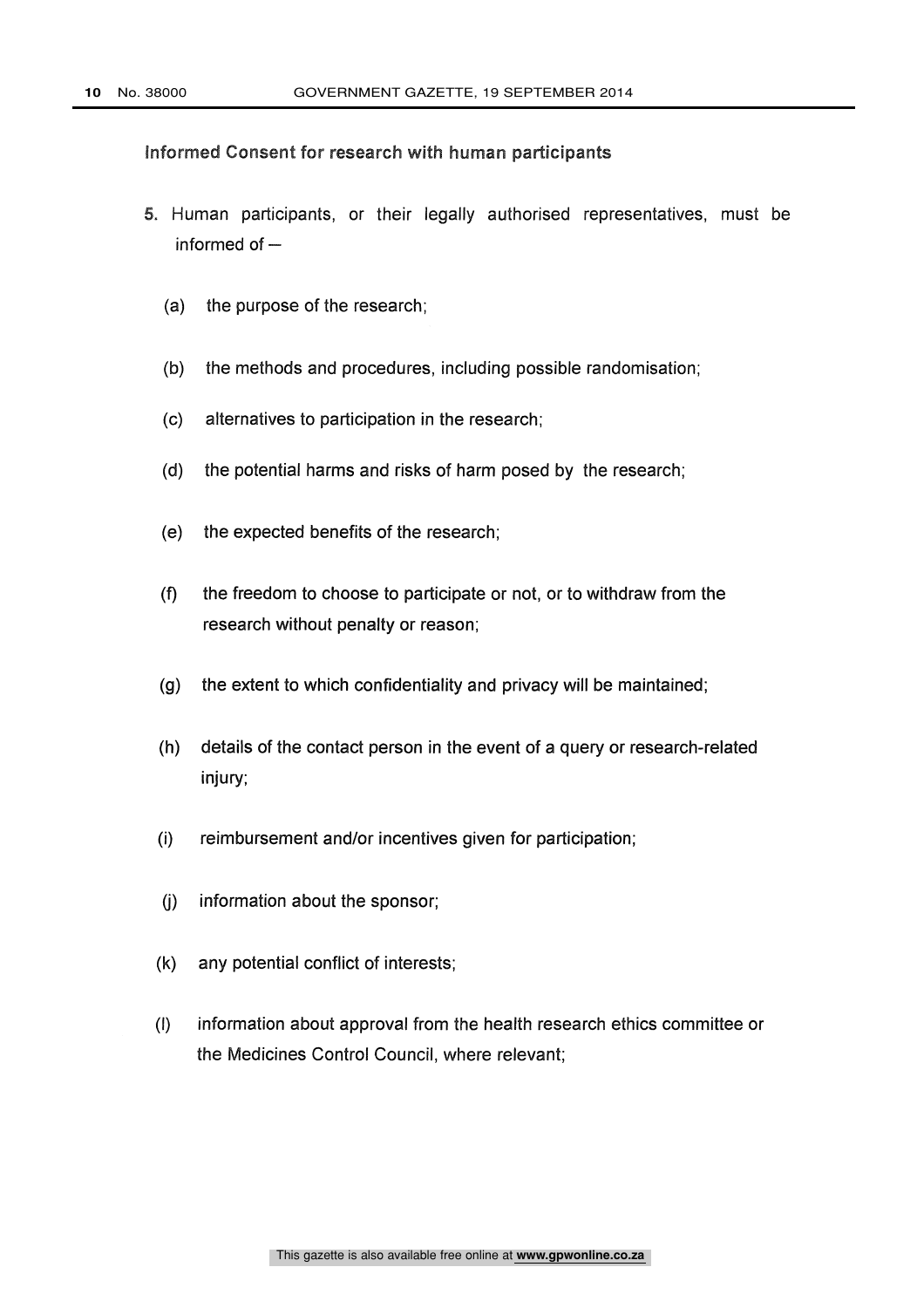- (m) insurance in the event of research-related injury, for more than minimal risk research; and
- (n) the availability of beneficial products or interventions post-research.

Review of proposals for research with human participants

- 6. All health research proposals involving human participants must-
	- (a) be reviewed by a health research ethics committee which is registered with the Council;
	- (b) satisfy the requirements as set out in the Department of Health's national ethical guidelines for research with human participants at a minimum and any additional standards as determined by the health research ethics committee; and
	- (c) adhere to the decisions made by the health research ethics committee.

#### Ministerial consent for non-therapeutic research with minors

- 7. Protocols for human participants' research that propose non-therapeutic research with minors must have ministerial consent in terms of Section  $71(3)(a)(ii)$  of the Act or, where appropriate, consent from a delegated authority in terms of Section 92(a) of the Act.
	- (a) Applications for ministerial consent must be made on Form A;
	- (b) the application should be considered by the Minister or the delegated authority after the protocol is reviewed by a registered health research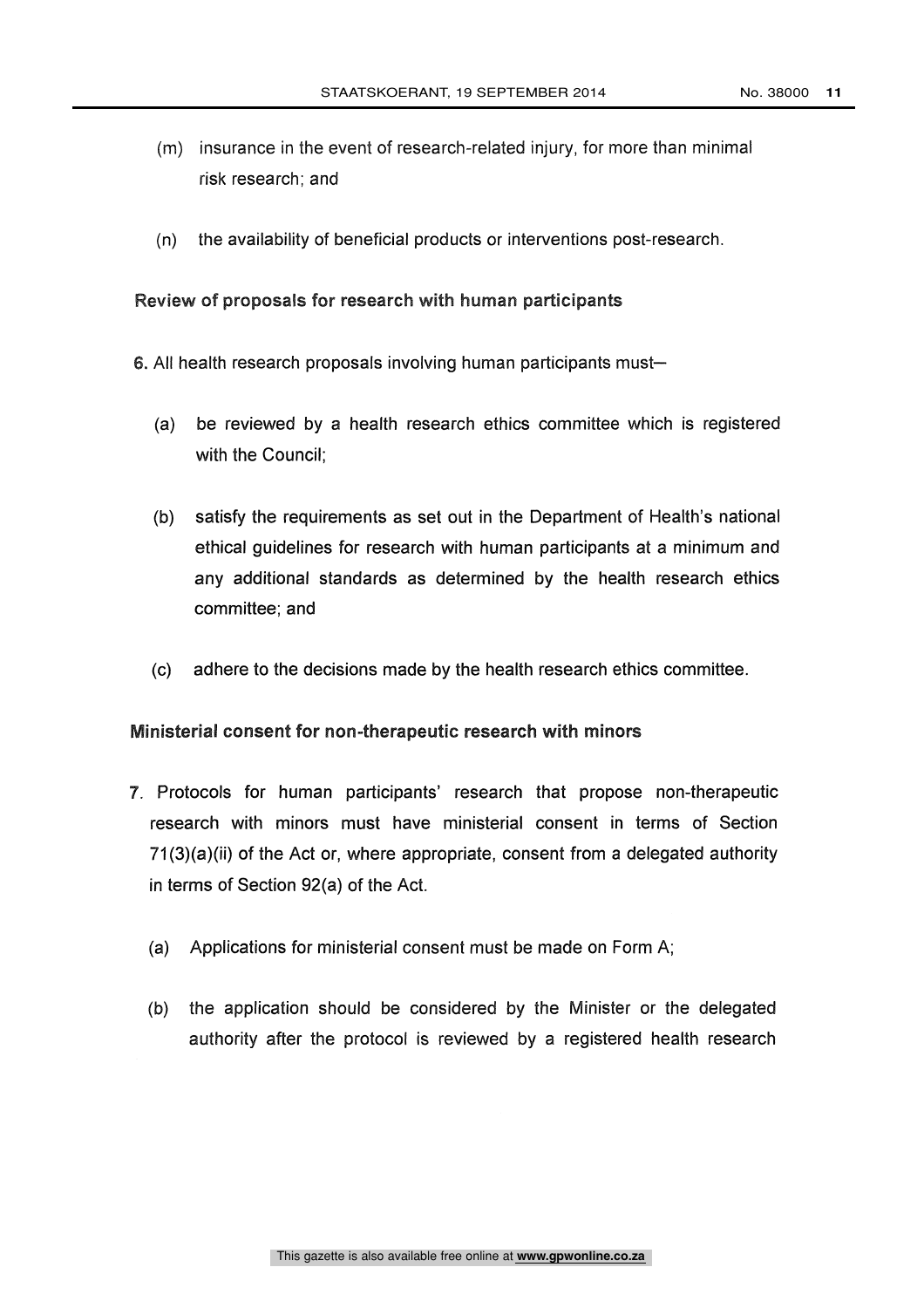ethics committee to assess whether it meets the required norms and standards of the health research ethics committee;

- (c) in granting ministerial consent, relevant bodies or experts may be consulted;
- (d) the researcher must be notified of the outcome in writing within 60 days; and
- (e) the researcher may appeal the outcome including by approaching the National Health Research Ethics Council in terms of Section 72 (6) (d) of the Act.

#### Commencement of Regulations

8. These Regulations shall come into operation on the date of publication.

MOTSOALEDI, MP D **MINISTER OF HEALTH** DATE:  $|0$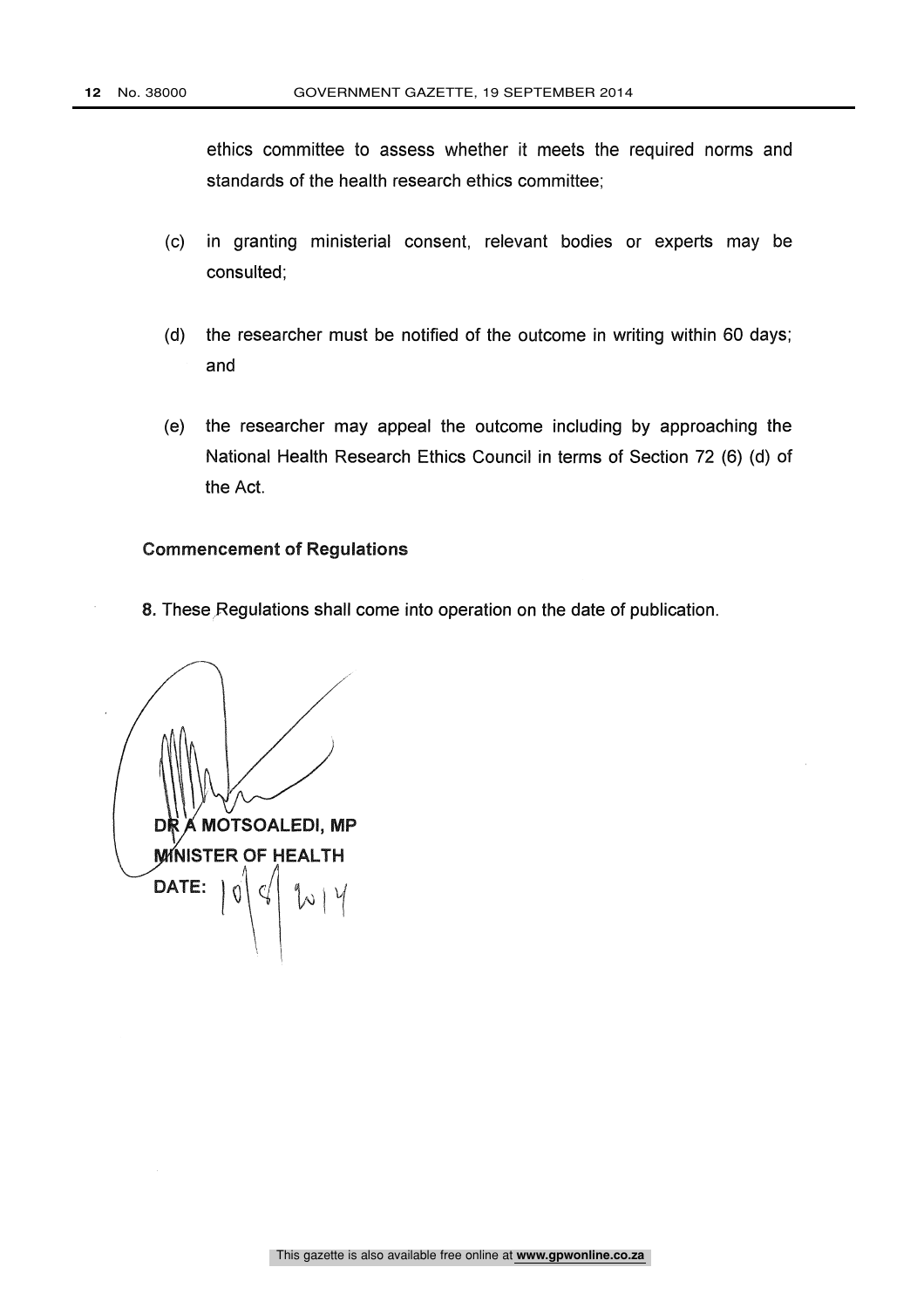#### ANNEXURES

# FORM A

## DEPARTMENT OF HEALTH

# APPLICATION FOR MINISTERIAL CONSENT FOR NON-THERAPEUTIC RESEARCH WITH MINORS

# <sup>1</sup> INSTRUCTIONS

1.1 This application form must be completed for all protocols that are classified as "non-therapeutic" and involve the participation of minors.

Non therapeutic research is defined in the regulations relating to research on human participants as "research that does not hold out the prospect of direct benefit but holds out the prospect of generalizable knowledge". Minors are defined as persons under the age of 18 by Section17 of the Children's Act, 2005 (Act No. 38 of 2005).

- 1.2 This application form should be submitted with a copy of the protocol and supporting documents.
- 1.3 This application should be submitted to the Minister of Health or the delegated authority in terms of Section 92(a) of the Act.
- 1.4 This application form should describe how 'non-therapeutic' research protocols with minors meet the conditions set out in Section 71 (3)(b) of the Act (described below).
- 1.5 All sections of the form must be completed in full.
- 1.6 Ministerial Consent may be granted for non-therapeutic health research with minors when certain conditions set out in Section 71 (3)(b) of the Act are met and these conditions are: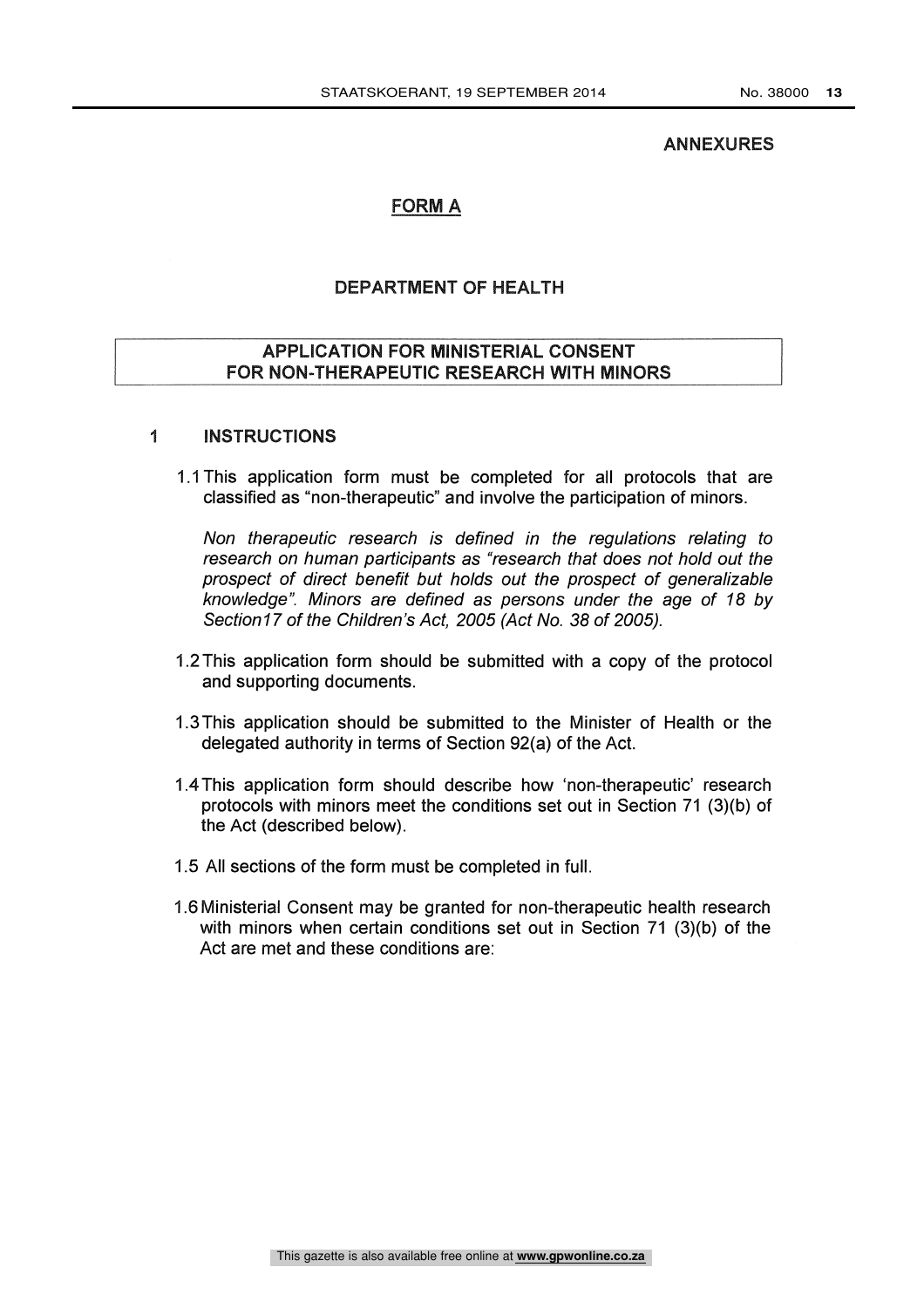- (a) The research objectives cannot be achieved except by the enrolment of minors;
- (b) The research is likely to lead to an improved scientific understanding of conditions, or disorders affecting children;
- (c) Any consent given to the research must be in line with public policy; and
- (d) The research does not pose a significant risk to minors, and if there is some risk, the benefit of the research outweighs the risk.

# 2. INVESTIGATORS' DETAILS

| Name of principal investigator |  |
|--------------------------------|--|
| Title of research protocol     |  |
| Institutional affiliation      |  |
| <b>Postal Address</b>          |  |
| <b>Physical Address</b>        |  |
| <b>Email Address</b>           |  |
| Phone                          |  |
| Fax                            |  |
| Date of Application            |  |
| <b>Signature of Applicant</b>  |  |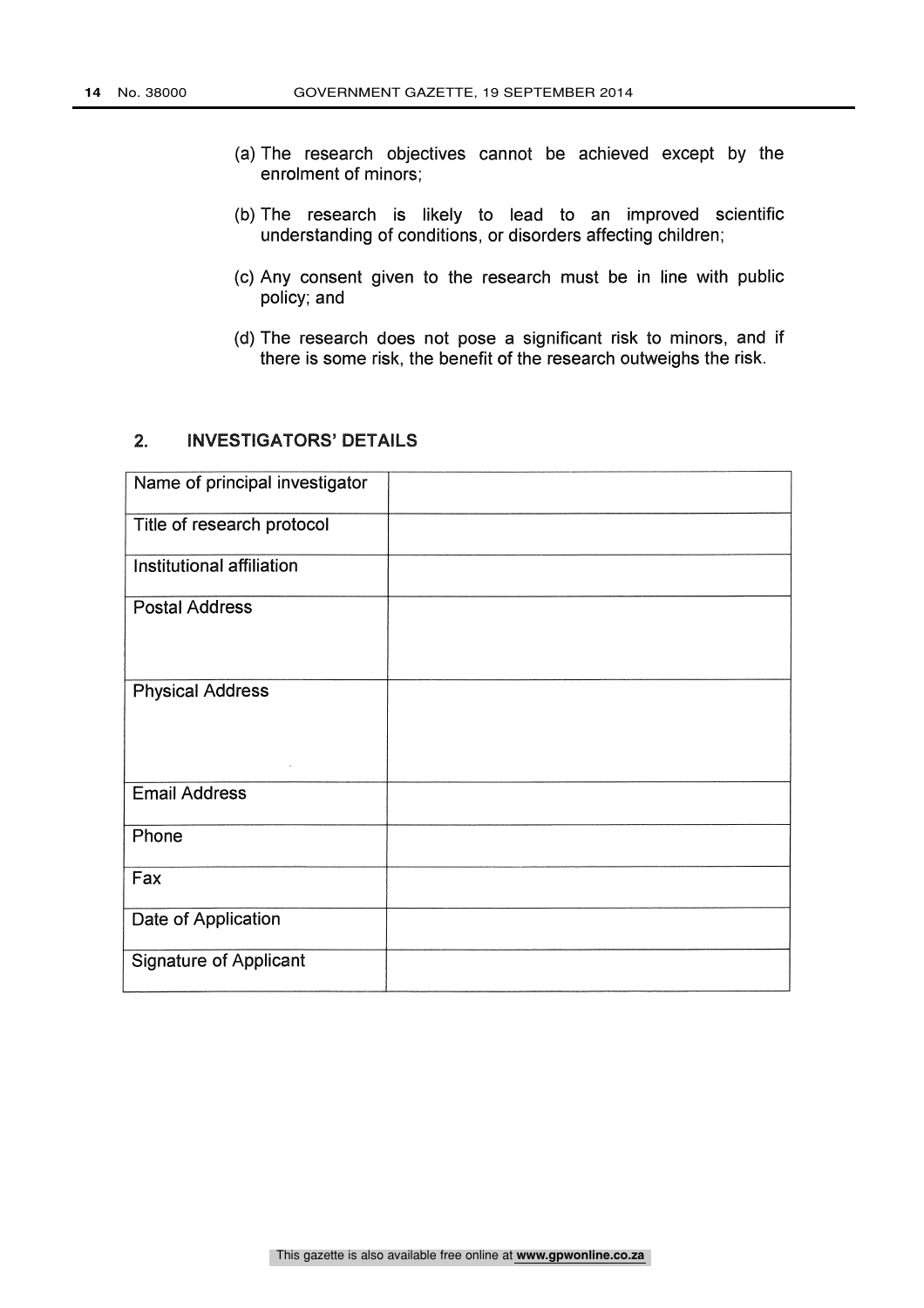## 3. APPLICATION

3.1 Condition 1: The research objectives cannot be achieved except by the participation of minors

Describe the scientific justification for the enrolment of minors. Explain why this research must be done with minors as participants:

## 3.2 Condition 2: The research is likely lead to an improved scientific understanding of certain conditions, diseases or disorders affecting minors

Describe how the research might, or aims to, advance knowledge affecting the health and welfare of minors as a class. Note that 'condition' is defined in the Regulations as 'physical and psycho-social characteristics understood to affect health' allowing that this research does not only involve children with an illness.

# 3.3 Condition 3: Any consent given to the research is in line with public policy

Consent given by authorised persons must be in line with public policy considerations. Describe how consent to the research will be in line with public policy or would be acceptable, for example, show how the research poses acceptable risks and promotes the rights of minors: